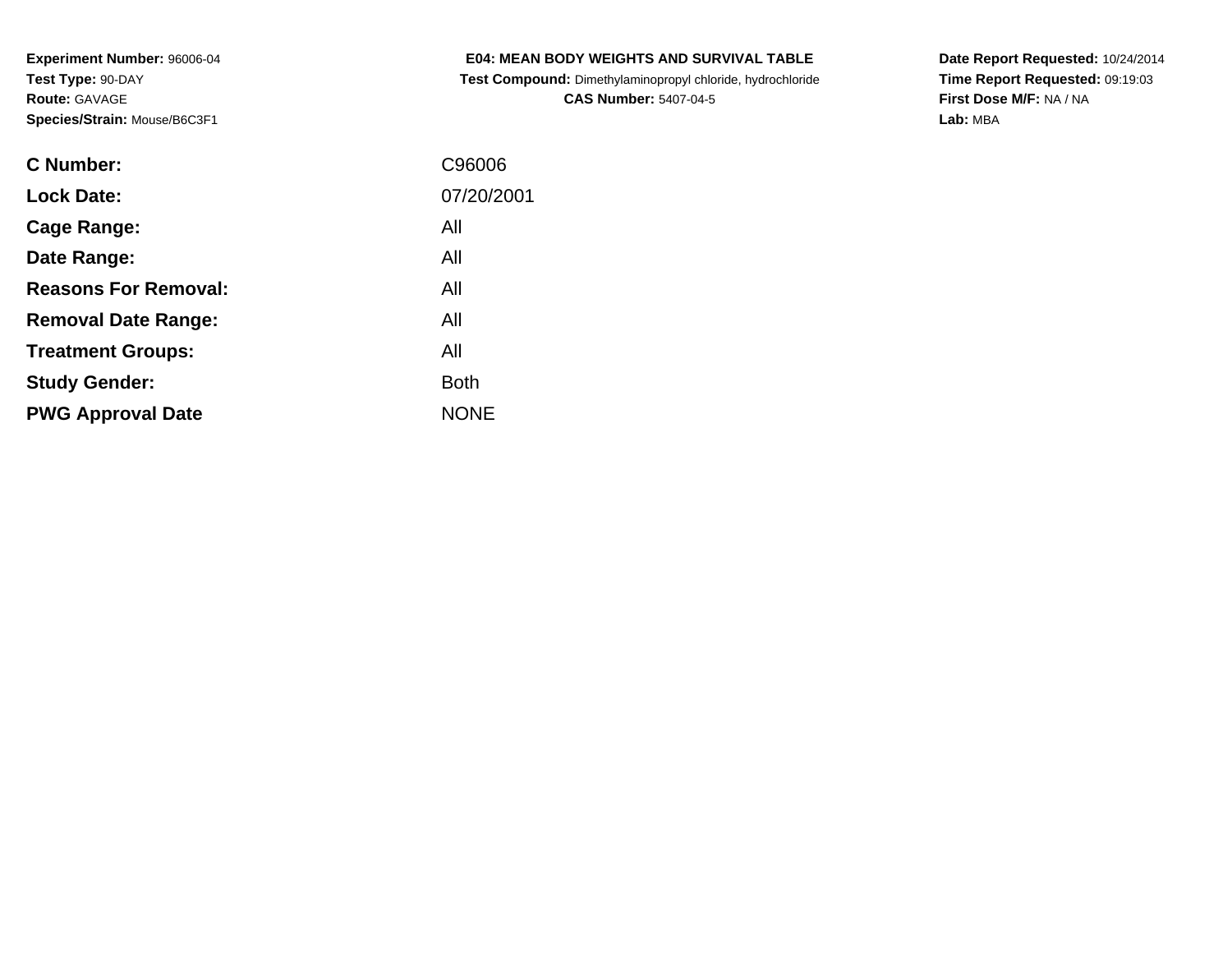### **E04: MEAN BODY WEIGHTS AND SURVIVAL TABLE**

**Test Compound:** Dimethylaminopropyl chloride, hydrochloride

**CAS Number:** 5407-04-5

**Date Report Requested:** 10/24/2014**Time Report Requested:** 09:19:03**First Dose M/F:** NA / NA**Lab:** MBA

### **MALE**

| <b>DAY</b>                | <b>VEHICLE CONTROL</b> |    |       | <b>50 MG/KG</b> |    |       | <b>MG/KG</b><br>100 |    |       | <b>MG/KG</b><br>200 |    |
|---------------------------|------------------------|----|-------|-----------------|----|-------|---------------------|----|-------|---------------------|----|
|                           | WT(g)                  | N  | WT(g) | % OF CNTL N     |    | WT(g) | % OF CNTL N         |    | WT(g) | % OF CNTL N         |    |
|                           | 22.5                   | 10 | 22.3  | 99.2            | 10 | 22.3  | 99.2                | 10 | 21.8  | 97.0                | 10 |
| <b>TERM</b><br><b>SAC</b> | 23.2                   | 10 | 22.8  | 98.1            | 10 | 23.2  | 100.0               | 10 | 22.3  | 96.2                | 10 |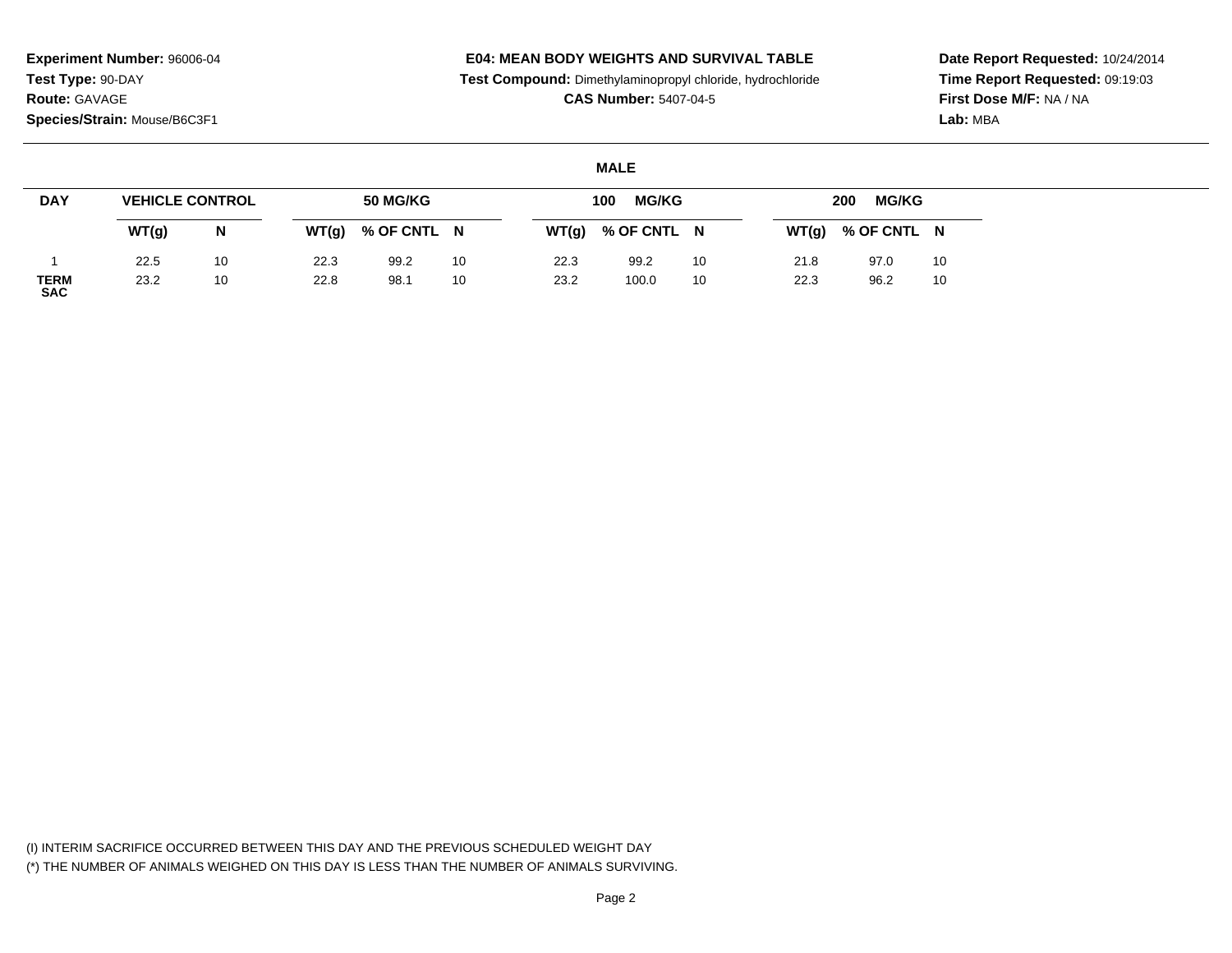#### **E04: MEAN BODY WEIGHTS AND SURVIVAL TABLE**

 **Test Compound:** Dimethylaminopropyl chloride, hydrochloride**CAS Number:** 5407-04-5

**Date Report Requested:** 10/24/2014**Time Report Requested:** 09:19:03**First Dose M/F:** NA / NA**Lab:** MBA

#### **MALE**

| <b>DAY</b>          |      | <b>MG/KG</b><br>400 |   |      | <b>MG/KG</b><br>800 |  |
|---------------------|------|---------------------|---|------|---------------------|--|
|                     |      | $WT(g)$ % OF CNTL N |   | WT() | % OF CNTL N         |  |
| <b>TERM<br/>SAC</b> | 22.4 | 99.6                | 6 |      |                     |  |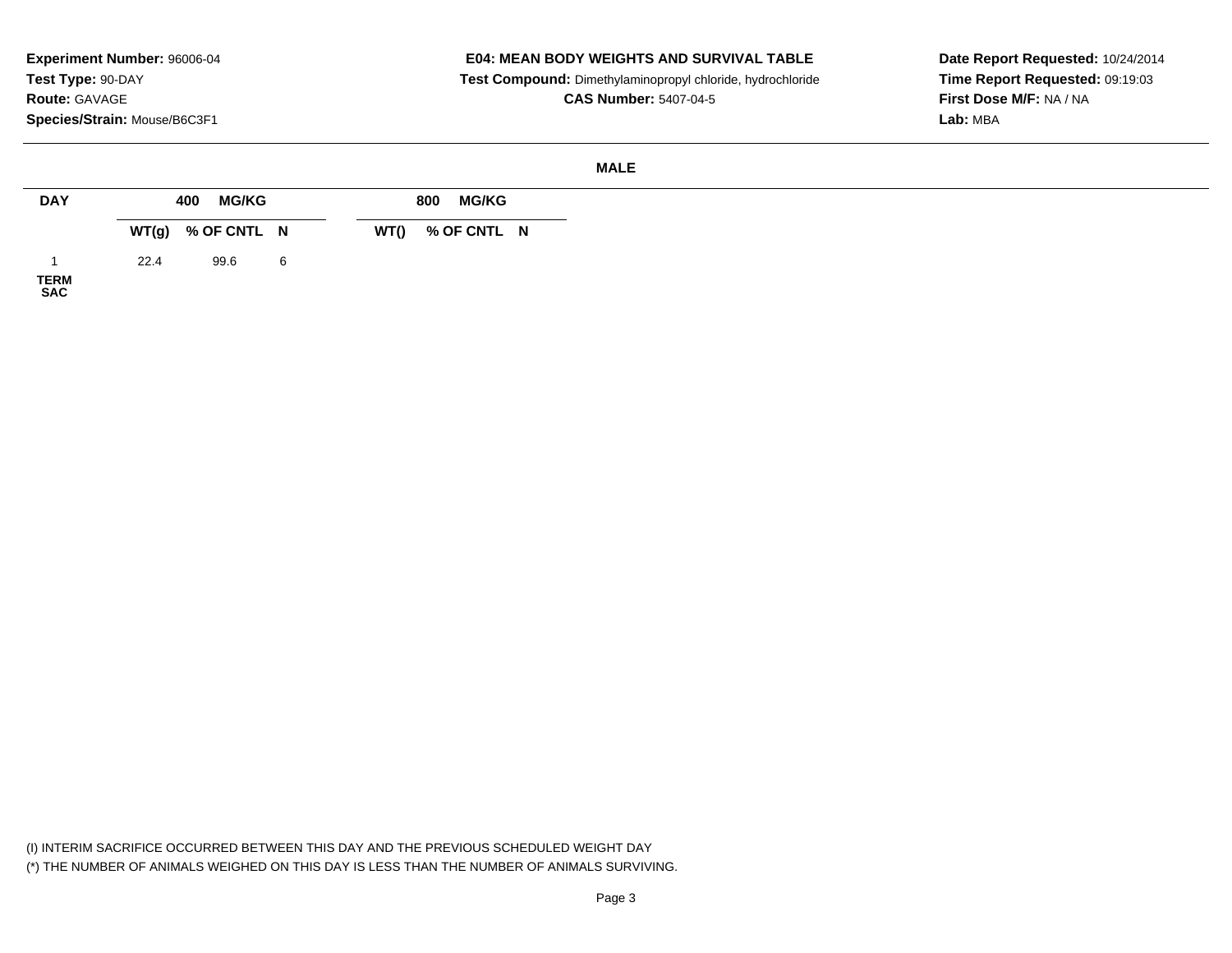# **E04: MEAN BODY WEIGHTS AND SURVIVAL TABLE**

 **Test Compound:** Dimethylaminopropyl chloride, hydrochloride**CAS Number:** 5407-04-5

\*\*\*END OF MALE DATA\*\*\*

**Date Report Requested:** 10/24/2014**Time Report Requested:** 09:19:03**First Dose M/F:** NA / NA**Lab:** MBA

(I) INTERIM SACRIFICE OCCURRED BETWEEN THIS DAY AND THE PREVIOUS SCHEDULED WEIGHT DAY(\*) THE NUMBER OF ANIMALS WEIGHED ON THIS DAY IS LESS THAN THE NUMBER OF ANIMALS SURVIVING.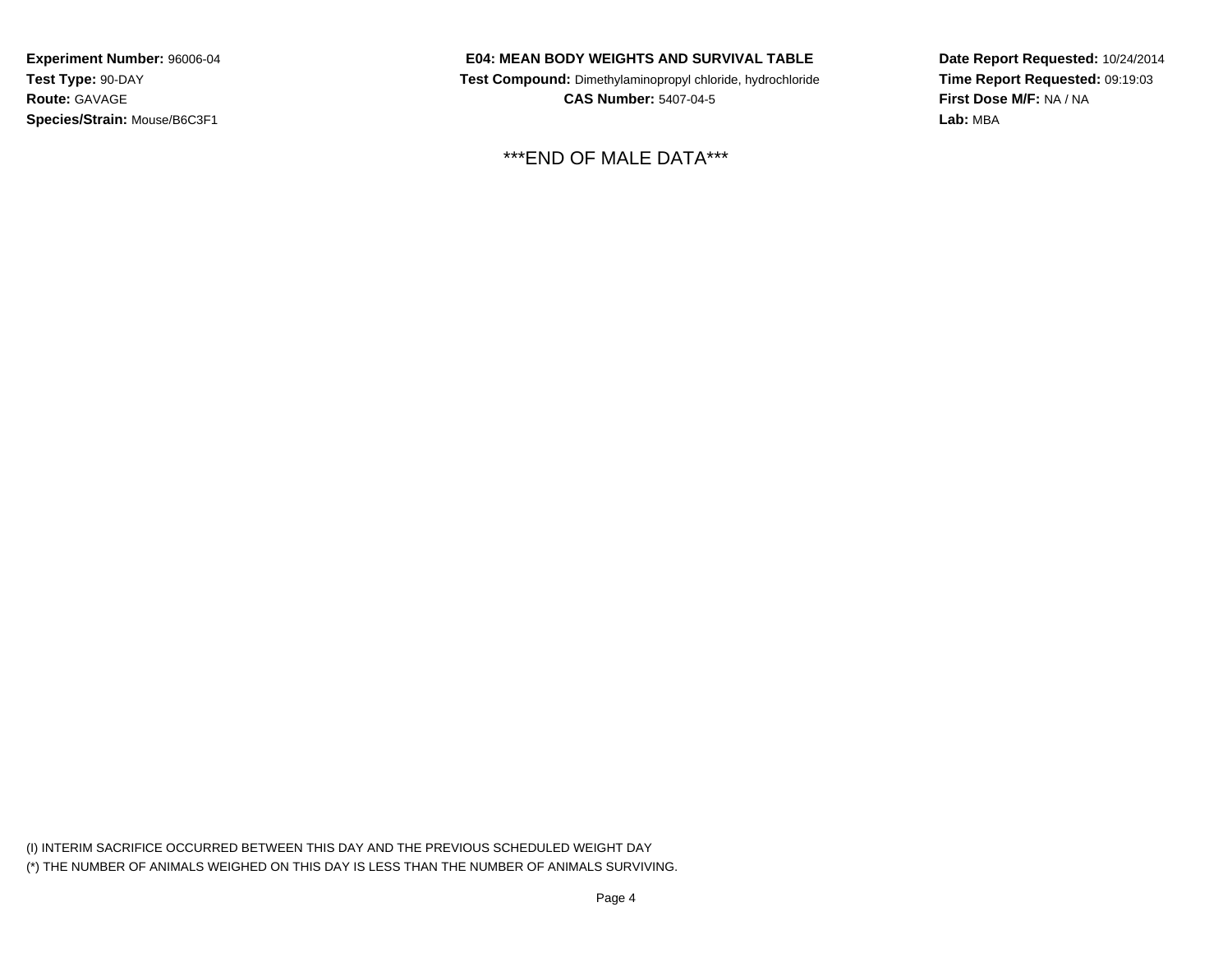# **E04: MEAN BODY WEIGHTS AND SURVIVAL TABLE**

**Test Compound:** Dimethylaminopropyl chloride, hydrochloride

**CAS Number:** 5407-04-5

**Date Report Requested:** 10/24/2014**Time Report Requested:** 09:19:03**First Dose M/F:** NA / NA**Lab:** MBA

# **FEMALE**

| <b>DAY</b>                |       | <b>VEHICLE CONTROL</b> |       | 50 MG/KG    |    |       | <b>MG/KG</b><br>100 |    |       | <b>MG/KG</b><br>200 |   |
|---------------------------|-------|------------------------|-------|-------------|----|-------|---------------------|----|-------|---------------------|---|
|                           | WT(g) | N                      | WT(g) | % OF CNTL N |    | WT(g) | % OF CNTL N         |    | WT(g) | % OF CNTL N         |   |
|                           | 16.9  | 10                     | 18.1  | 107.2       | 10 | 18.4  | 108.9               | 10 | 17.0  | 100.7               | 9 |
| <b>TERM</b><br><b>SAC</b> | 17.9  | 10                     | 18.0  | 100.4       | 10 | 17.3  | 96.4                | 10 | 17.4  | 96.9                | 6 |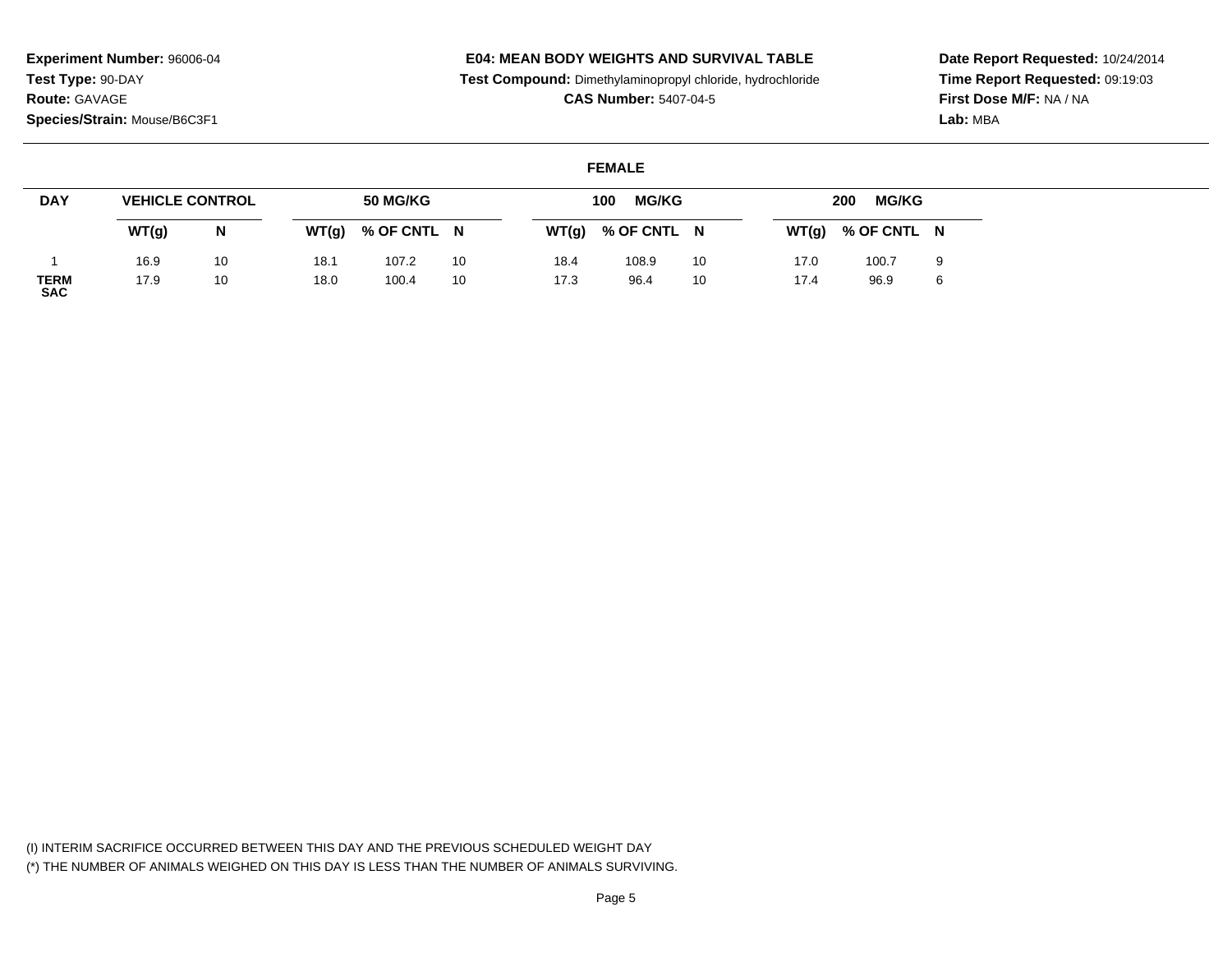# **E04: MEAN BODY WEIGHTS AND SURVIVAL TABLE**

 **Test Compound:** Dimethylaminopropyl chloride, hydrochloride**CAS Number:** 5407-04-5

**Date Report Requested:** 10/24/2014**Time Report Requested:** 09:19:03**First Dose M/F:** NA / NA**Lab:** MBA

#### **FEMALE**

| <b>DAY</b>  | <b>MG/KG</b><br>400 | <b>MG/KG</b><br>800 |
|-------------|---------------------|---------------------|
|             | % OF CNTL N<br>WT() | % OF CNTL N<br>WT() |
|             |                     |                     |
| <b>TERM</b> |                     |                     |

**SAC**

(I) INTERIM SACRIFICE OCCURRED BETWEEN THIS DAY AND THE PREVIOUS SCHEDULED WEIGHT DAY(\*) THE NUMBER OF ANIMALS WEIGHED ON THIS DAY IS LESS THAN THE NUMBER OF ANIMALS SURVIVING.